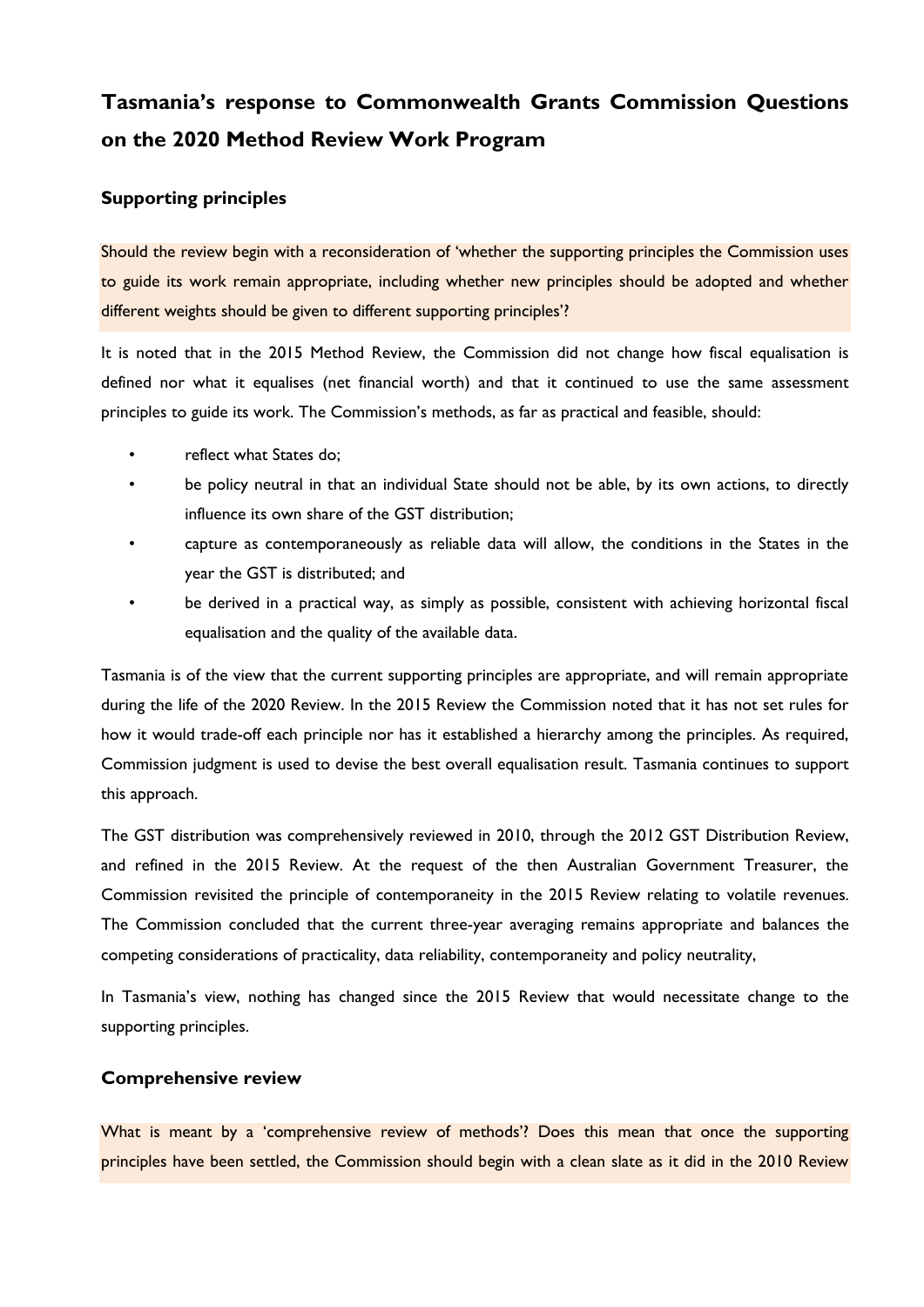and ask what functions and related transactions of State are relevant to their fiscal capacity, how they should be grouped for assessment purposes and how they should be assessed? Or should the Commission start with the present scope and structure of assessments and make adjustments consistent with the revised supporting principles?

Tasmania is of the view that the present scope and structure of the Commission's assessments, which as mentioned were comprehensively reviewed in 2010 and further refined in 2015, remain appropriate and reflect what states do.

Nevertheless, it is expected that some assessments may require modification in accordance with the Commissions guiding principles. Tasmania does not consider that there has been significant change since the 2015 Review to warrant a clean slate approach. Rather, the Review should be seen as an opportunity to make incremental refinements to Australia's robust system of achieving comprehensive horizontal fiscal equalisation.

It is noted that the two and a half year time frame for the 2020 Review, while a year longer than the shortened 2015 Review, is significantly less than the four year period available for the comprehensive, clean slate, 2010 Review. This would suggest that given the timeframe available for the 2020 Review, a clean slate approach may not be feasible, particularly for the resource constrained smaller States and Territories.

## **Iterative or alternative process**

Reviews have generally been conducted using an iterative process, with the Commission taking the lead in defining HFE principles and assessment methods, followed by the States providing feedback on the proposed approaches, leading to amended Commission views and so on. Should this review adopt the same iterative process or do States consider alternative approaches, for example with States taking a lead role in some instances, for example the development of assessments, would result in an improved HFE outcome?

Tasmania supports an iterative process, as described above. Experience of previous reviews has shown that when states are free to set the agenda the Commission can spend significant amounts of time and resources investigating issues that either do not prove feasible or do not improve the application of HFE. States will have their own agendas and so it is considered that the Commission, as an independent body, is better placed to fairly manage and arbiter the review process.

Further, the limited two and a half year timeframe for the 2020 Review may also be a constraint to alternative Review processes, such as allowing states take a lead role in some circumstances, as this may result in unproductive debates on a particular issue of self-interest to one State that could risk derailing the process.

## **Particular issues Tasmania would like the Commission to explore**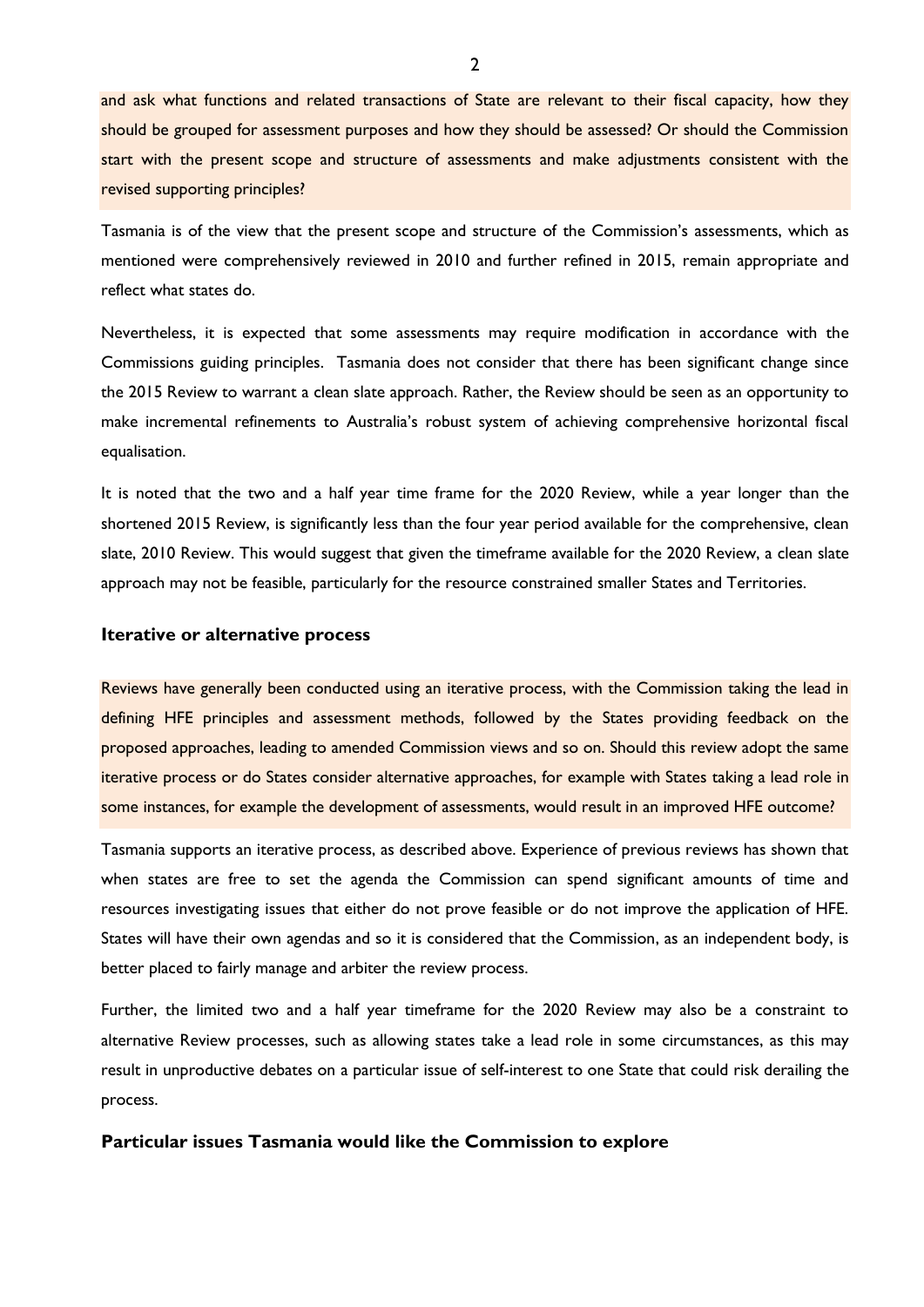## Are there particular issues States would like to see the Commission explore?

While the supporting principles and structure of the Commission's assessments are sound, there are a number of issues that the Commission could explore as a result of structural changes since the 2015 Review relating to state responsibilities, out of date or inappropriate data, or were not sufficiently covered because of the truncated 2015 Review.

#### *Welfare*

The scope and structure of the welfare assessment is perhaps the most obviously in need of review, given the changes since the 2010 Review and during the 2015 Review due to the transfer of responsibility for aged care to the Commonwealth, and the transition of specialist disability care to the National Disability Insurance Scheme. As the 2020 Review will roughly coincide with full implementation of the NDIS, this an appropriate juncture to conduct a comprehensive review of the welfare assessment.

#### *Wages*

Tasmania is concerned that the use of the new Characteristics of Employment Survey (CoES) has resulted in an unrealistically low estimation of Tasmania's comparative public sector wages costs. While Tasmania has advocated a state-specific discount in the 2017 Update, it would also welcome the opportunity for further in-depth consideration of the wages assessment during the 2020 Review.

#### *Administrative scale*

The survey data used in the administrative scale assessment is now very old. It appears to be based on a 2004 Review survey. Tasmania suggested that the Commission undertake a new data survey to gauge the administrative scale quantum during the 2015 Review, but because of time constraints the Commission staff decided there was insufficient time to develop a new method to re-estimate the quantum for administrative scale assessment. Tasmania suggests that options to update the administrative scale assessment be explored by the Commission as a priority for the 2020 Review.

## *Land tax*

In the 2010 Review, the Commission elected to apply a 25 per cent discount to the land tax assessment because of residual concerns about the comparability of State Revenue Office data, and continued that discount in the 2015 Review. Tasmania suggests that the Commission review the current comparability of SRO data with a view to discontinuing the 25 per cent discount.

#### *Indigeneity*

Tasmania raised its concerns about the use of the Indigenous Relative Socioeconomic Outcomes (IRSEO) Index during the 2015 Review, the focus of which is on "measuring the positive aspects of access to economic resources", as opposed to measuring relative disadvantage across indigenous populations.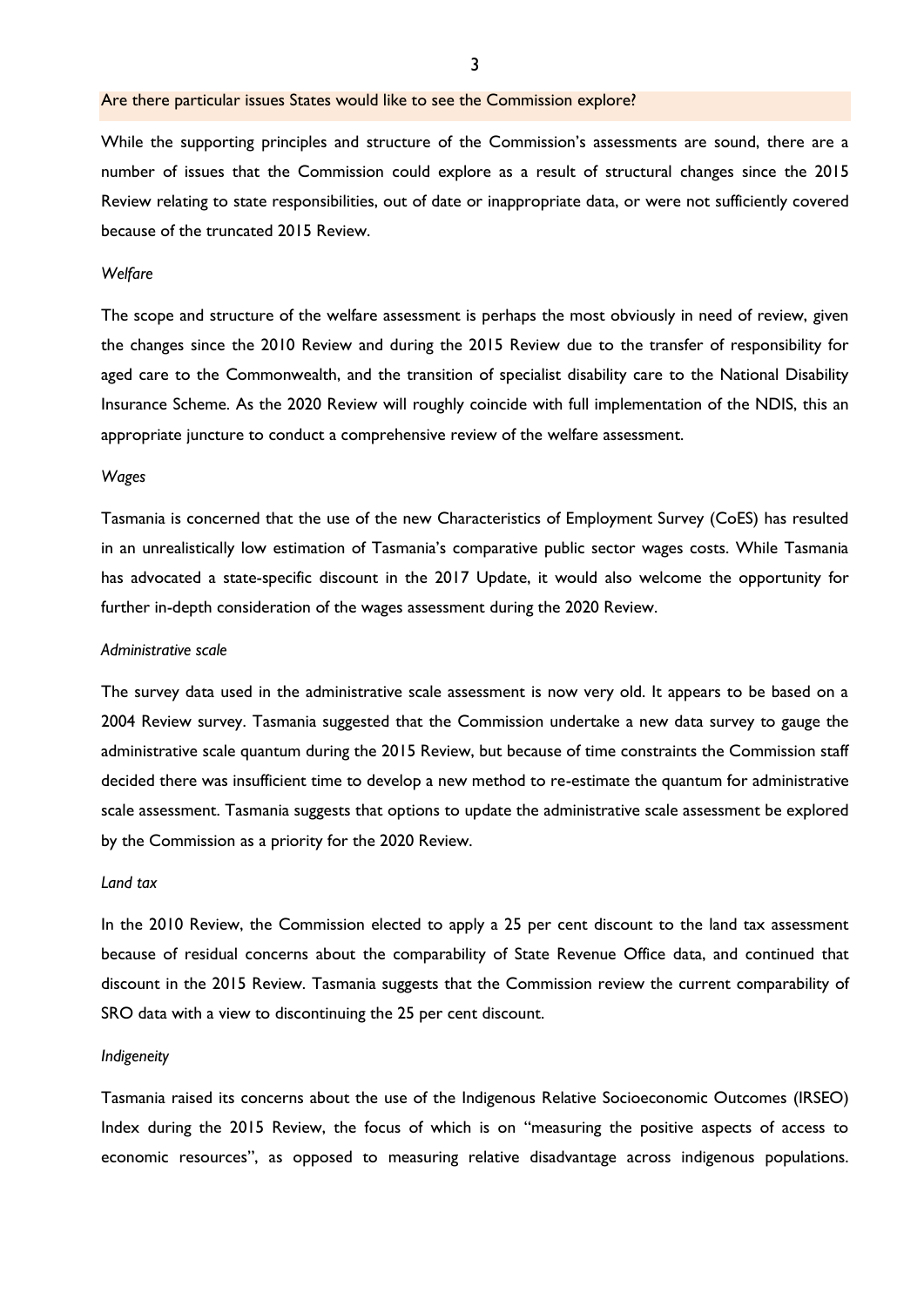Tasmania remains concerned that IRSEO is not a good indicator of the impact of indigenous disadvantage on service use and the cost of service provision.

Tasmania recognises that the Commission was under significant time constraints during the 2015 Review, and recommends that the Commission consider the development of a tailored, fit-for-purpose measure of indigenous disadvantage during the 2020 Review.

## **Commission visits**

Most States have said they would encourage the Commission to visit their State for discussions on a range of matters. Would you want the Commission to visit your State during the review? When during the review would you want the Commission to visit and what is the rationale of this timing? How would the Commission expect to gain guidance in the development of its methods through a visit to your State?

Tasmania would prefer to have the opportunity for face-to-face communication with the Commission reasonably early on in the Review process – perhaps while the supporting principles and the proposed scope of assessments under examination are being considered.

It is proposed that this communication take the form of capital city meetings over one to two days between the Commission (and key staff), Treasury, and agency officials. A return to the "travelling roadshows" of past reviews is not proposed. These meetings would enable to Commission to be appraised of the particular challenges that face each jurisdictions, and the associated costs, and engage one-on-one with people involved in delivering services.

## **Draft report**

A draft report will be part of the process. In recent reviews the Commission has produced this in the June of the year before the final report. This gives the Commission sufficient time to develop well considered methods, the States time to comment on the proposed assessments and the Commission time to react to those comments, including advising States of any major changes since the draft report. Do you have any particular views on this process?

The delayed release of the 2015 Review draft report to the States was less than desirable, as was the late inclusion to the Review of the contemporaneity and alternative mining assessment issues. Tasmania would welcome the release of the Draft Report on GST Revenue Sharing Relativities to the States in June 2019 allowing the States sufficient time for comment and enabling the Commission time to give due consideration to states' responses. It is also desirable that the States be given sufficient time to properly consider and respond to any subsequent method or data changes before the Review is finalised.

Tasmania would also welcome the inclusion of indicative relativities in the draft report, as they would assist us in briefing the Treasurer on the potential impact of the Review on Tasmania's GST share. While the

4